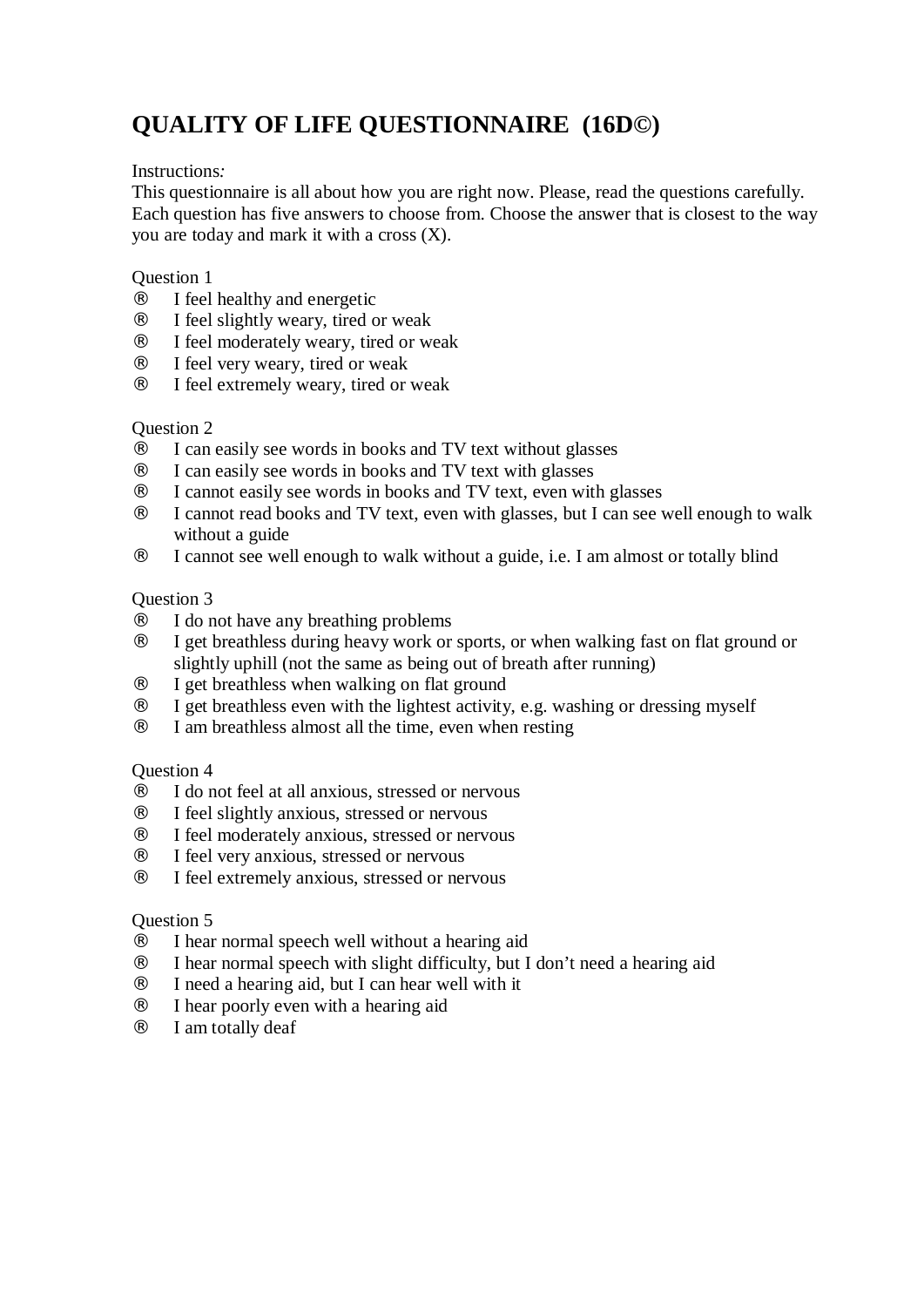# Question 6

- I have no problems with sleeping
- I have slight problems with sleeping, e.g. it is sometimes difficult to fall asleep, or I sometimes wake up at night
- ¨ I have moderate problems with sleeping, e.g. restless sleep, or feeling I have not slept enough
- ¨ I have great problems with sleeping, e.g. I have to take sleeping pills often or every night, or I usually wake at night or too early in the morning
- I find sleeping almost impossible, even with full use of sleeping pills, or I stay awake most of the night

# Question 7

- $\Gamma$  I am able to eat without any difficulty
- ¨ I am able to eat with slight difficulty (e.g. slowly, clumsily or with special appliances)
- ¨ I need some help from another person in eating
- ¨ I am not able to feed myself at all, so I must be fed by someone else
- I am unable to eat at all, so I must be fed by tube or directly into my blood

#### Question 8

- ¨ I have no physical troubles or symptoms, e.g. pain, ache, feeling sick or itchy
- ¨ I have slight physical troubles or symptoms, e.g. pain, ache, feeling sick or itchy
- ¨ I have moderate physical troubles or symptoms, e.g. pain, ache, feeling sick or itchy
- ¨ I have severe physical troubles or symptoms, e.g. pain, ache, feeling sick or itchy
- I have unbearable physical troubles or symptoms, e.g. pain, ache, feeling sick or itchy

#### Question 9

- ¨ I am able to speak clearly, audibly and fluently
- I have slight difficulties with speaking, e.g. I sometimes stumble over words, or mumble, or my voice breaks
- ¨ I can make myself understood, but my speech is e.g. disjointed, faltering, stuttering or stammering.
- ¨ Most people have great difficulty understanding my speech
- I can only make myself understood by gestures

# Question 10

- ¨ My weight, height and what I look like do not bother me
- My weight, height or what I look like bother me slightly
- My weight, height or what I look like bother me moderately
- My weight, height or what I look like bother me seriously
- My weight, height or what I look like bother me extremely

# Question 11

- ¨ My state of health does not interfere with going to school or having hobbies
- ¨ My state of health makes it slightly difficult to go to school or have hobbies
- ¨ My state of health makes it moderately difficult to go to school or have hobbies
- ¨ My state of health makes it almost impossible to go to school or have hobbies
- ¨ My state of health makes it impossible to go to school or have hobbies